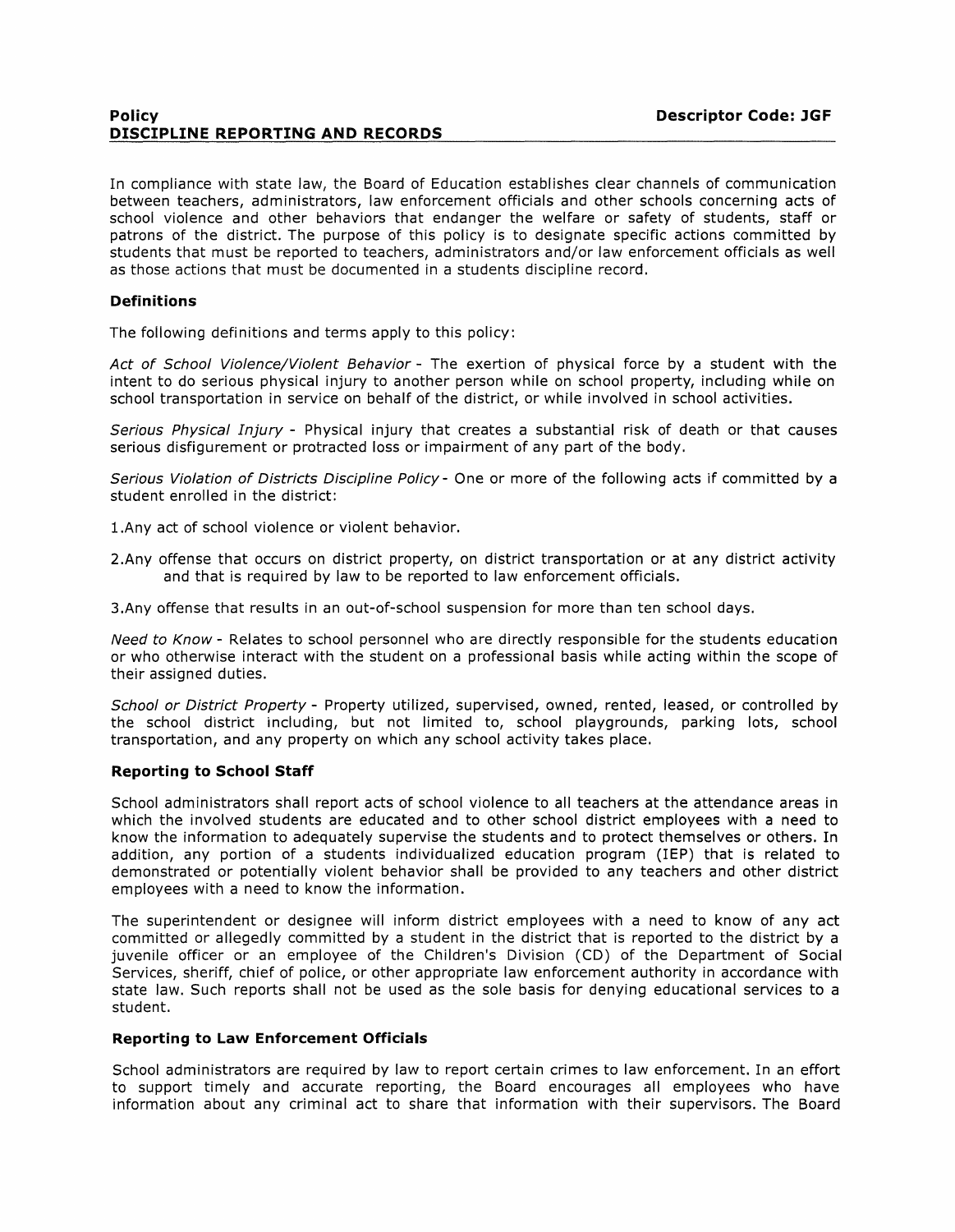expects employees to share information regarding serious criminal acts, and employees must report criminal acts when required by law and Board policy.

Any crime listed in this section, or any act that if committed by an adult would be a crime listed in this section, that is committed on school property, on any school transportation or at any school activity must be reported immediately by the appropriate school administrator to the appropriate law enforcement agency. The following criminal acts are subject to this reporting requirement:

!.First- or second-degree murder under 565.020, .021, RSMo.

2.Voluntary manslaughter under 565.023, RSMo.

3.Involuntary manslaughter in the first or second degree under 565.024, .027, RSMo.

4.First- or second-degree kidnapping under 565.110, .120, RSMo.

5.First-, second-, or third-degree assault under 565.050, .052, .054, RSMo.\*

6.Rape in the first or second degree under 566.030, .031, RSMo.

?.Sodomy in the first or second degree under 566.060, .061, RSMo.

8.Burglary in the first or second degree under 569.160, .170, RSMo.

9.Robbery in the first degree under 570.023, RSMo.

10.Possession of a weapon under chapter 571, RSMo., 18 U.S.C. 921

!!.Manufacture or delivery of a controlled substance under 579.020, .055, RSMo.

12.Arson in the first degree under 569.040, RSMo.

13.Property damage in the first degree under 569.100, RSMo.

14.Child molestation in the first, second, or third degree pursuant to 566.067, .068, .069, RSMo.

15.Sexual misconduct involving a child pursuant to 566.083, RSMo.

16.Sexual abuse in the first degree pursuant to 566.100, RSMo.

17.First-degree harassment under 565.090, RSMo.

18.First-degree stalking under 565.225, RSMo.

\*Immediate reporting of third-degree assault under 565.054, RSMo., may not be required if an agreement with law enforcement exists.

If the district is aware that a student who is suspended for more than ten days or expelled is under court jurisdiction, the superintendent shall notify the appropriate division of the juvenile or family court of the suspension or expulsion.

All employees shall immediately report to the principal any incident that constitutes a crime, including any incident in which a person is believed to have committed an act that if committed by an adult would be first-, second-, or third-degree assault, rape in the second degree or sodomy in the second degree against a student or school employee, while on school property, school transportation or at school activities. Employees shall also inform the principal if a student is discovered to possess a controlled substance or weapon in violation of the districts policy. The principal shall immediately report these listed offenses to the appropriate law enforcement agency and the superintendent. However, if the district has entered into an agreement with law enforcement regarding the reporting of third-degree assaults, the district will report third-degree assaults to law enforcement in accordance with that agreement.

School districts may report or disclose education records to law enforcement and juvenile justice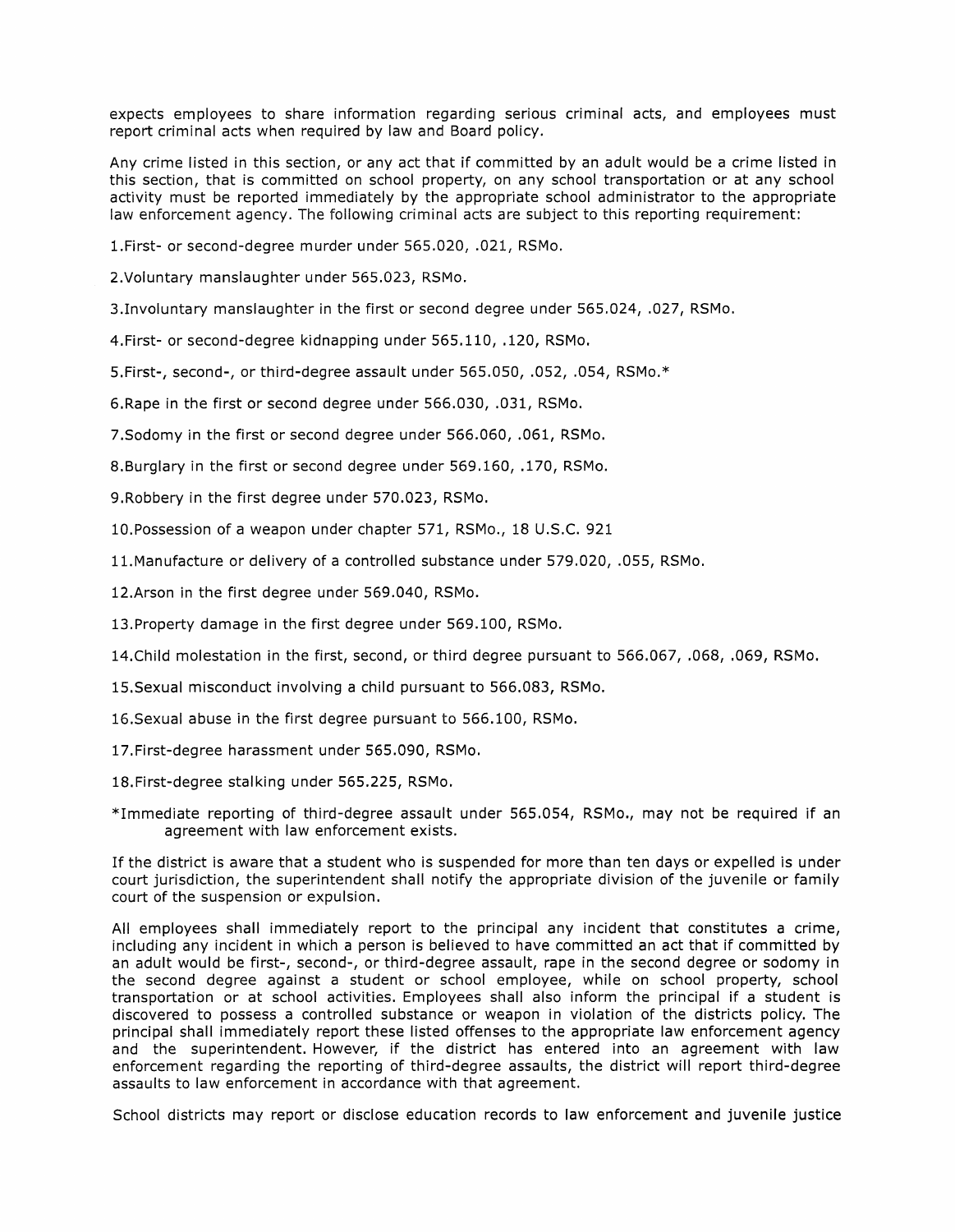authorities if the disclosure concerns law enforcement's or juvenile justice authorities' ability to effectively serve, prior to adjudication, the student whose records are released. The officials and authorities to whom such information is disclosed must comply with applicable restrictions set forth in state and federal law.

## **Reporting Third-Degree Assault**

The superintendent and the appropriate local law enforcement agency may develop a written agreement outlining the procedure for reporting any incident in which a student is believed to have committed an act that if committed by an adult would be third-degree assault. If such an agreement exists in the district, the principal shall report third-degree assaults to the appropriate local law enforcement agency in accordance with the agreement.

## **Student Discipline Records**

The Board of Education directs the superintendent or designee to compile and maintain records of any serious violation of the districts discipline policy for each student enrolled in the district. Such records shall be made available to all district employees with a need to know and shall be provided to any school district in which the student subsequently attempts to enroll within five business days of receiving the request, in accordance with state law. If a student is placed in another school by the CD, the records will be transferred to the new school within two business days after notification by the CD. Personally identifiable student records will only be released or destroyed in accordance with state and federal law.

Pursuant to Department of Secondary and Elementary Education (DESE) data reporting requirements, the district shall report frequency and durations of, and reasons for, student suspensions of ten days or longer and expulsions.

## **Confidentiality**

Any information received by a school district employee relating to the conduct of a student shall be received in confidence and used for the limited purpose of assuring that good order and discipline are maintained in the schools.

#### **Liability**

Teachers and authorized district personnel, including volunteers selected with reasonable care by the district, shall not be civilly liable when acting in accordance with the Board's policies, including the Boards discipline policies, or when reporting to the appropriate supervisor or other person acts of school violence or threatened acts of school violence, pursuant to law and district policy.

### \* \* \* \* \* \* \*

### **Note:The reader is encouraged to check the index located at the beginning of this section for other pertinent policies and to review administrative procedures and/or forms for related information.**

Columbia Public Schools

Date Adopted: 10/14/1996 Last Revised: 9/10/2018

#### State Reference

160.261, RSMo. 167.020, RSMo 167.115, RSMo 167.117, RSMo

Description State Statute State Statute State Statute State Statute